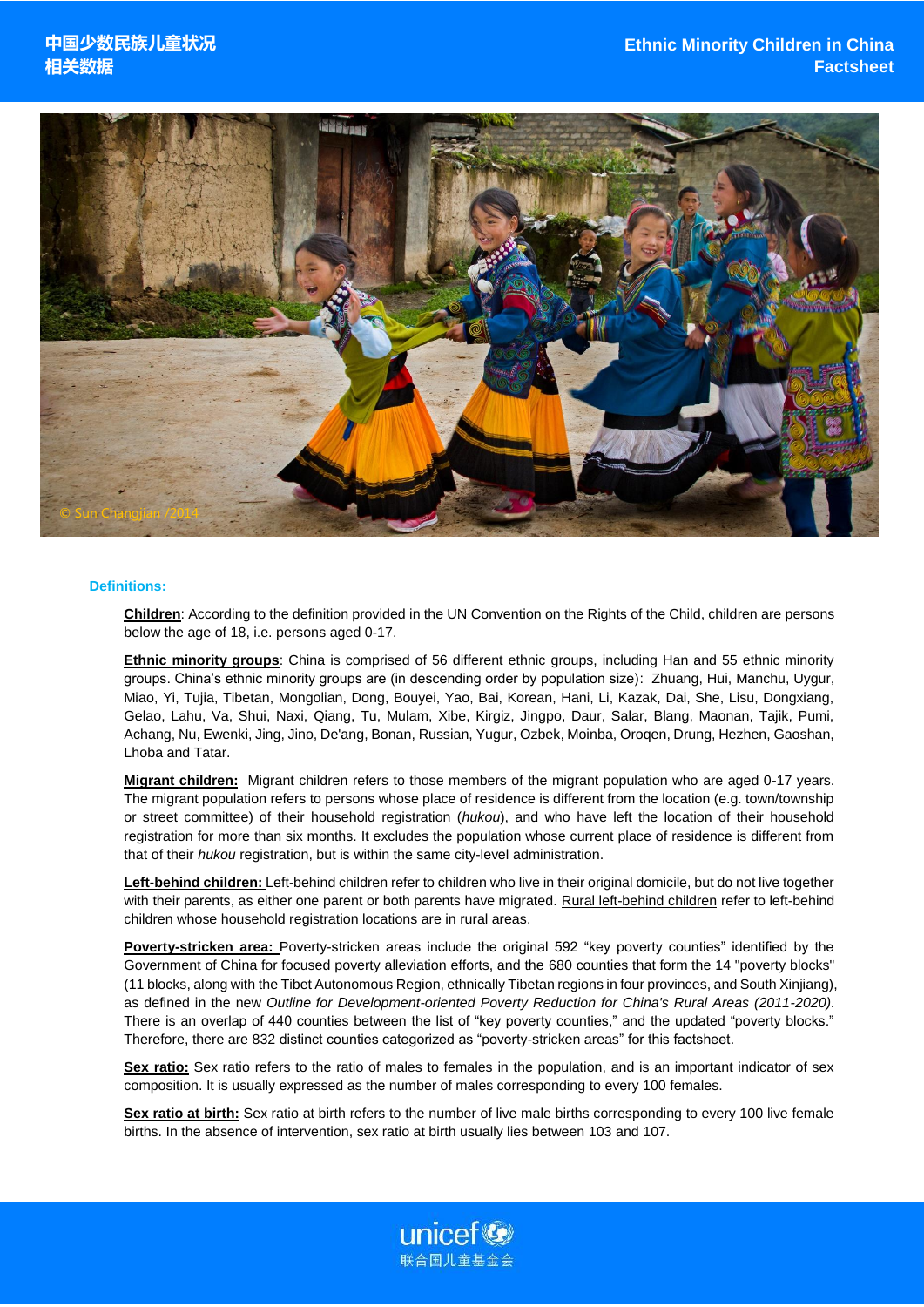**Failure to receive or complete compulsory education:** According to the *Compulsory Education Law* of the People's Republic of China promulgated in 1986, children of school age are subject to nine years of compulsory education. In this document, children who fail to receive or complete compulsory education include those who have never been to school, those who have graduated from primary school only, and those who have dropped out of primary school or junior secondary school.

**Ethnic minority county:** In this factsheet, ethnic minority county is defined as a county in which the ethnic minority child population accounts for over 50% of the total child population.

#### **Data sources:**

The data presented in PART I of this factsheet is mainly from the Sixth Population Census conducted by the National Bureau of Statistics of China (NBS) in 2010, as well as from previous NBS censuses. The data source of PART II is the *China Household Ethnicity Survey* (CHES) conducted by the Institute of Ethnology and Anthropology of Chinese Academy of Social Sciences and the School of Economics of Minzu University in seven Provinces/Autonomous Regions, including Inner Mongolia, Ningxia, Qinghai, Xinjiang, Guangxi, Guizhou and Hunan in 2011. The data in PART III is from the 5th National Health Services Survey (NHSS) conducted by the National Health and Family Planning Commission (NHFPC) in 2013.

This factsheet has been developed on the basis of following two data analysis papers supported by UNICEF China Office: PART I, a paper prepared by Dr. Lv Lidan of Peking University during her consultancy with UNICEF China which has been published in the *Population and Development* (vol. 22, no. 1, 2016), using Population Census data provided by the Department of Population and Employment Statistics of NBS; PART II, a paper using CHES data co-authored by Dr. Lv Lidan during her consultancy with UNICEF China, Mr. Chen Xinzhi of Chinese Academy of Social Sciences during his internship with UNICEF China, and Ms. Xu Man of University of Minnesota during her internship with the Institute of Ethnology and Anthropology of Chinese Academy of Social Sciences. The paper is entitled "Language, education and health of children in rural minority areas of seven western provinces" and published as book chapter in *Chinese Household Ethnicity Survey 2013*.

#### **PART I: Demographics of ethnic minority children, based on 2010 Population Census**

#### **Basic Information on Ethnic Minority Children**

- In 2010, there were 30.63 million ethnic minority children aged 0-17 in China, accounting for 27.4% of the overall ethnic minority population, which is higher than the percentage of children in the overall population of China (21%). The population structure of ethnic minority groups is relatively younger.
- In 2010, ethnic minority children made up 11% of the overall child population in China. This percentage was 7.6% in 1982, and has been increasing over time as a result of the relatively higher total fertility rate of ethnic minority groups and the preference for children from interethnic marriages among other factors. Interethnic marriage has also given rise to the number of mixed-ethnicity households; in 2010, 2.5% of the total households in China were mixed households of Han and ethnic minority groups.
- In 2010, there were nine ethnic minority groups with over 1 million in child population, including Zhuang, Uygur, Miao, Yi, Hui, Tujia, Manchu, Tibetan and Mongolian. The number of children in these ethnic minority groups totaled 23.76 million, representing 77.6% of all ethnic minority children in 2010.
- In 2010, among all ethnic minority children, there were 10.23 million aged 0-5, of which 5.03 million were aged 3-5 (pre-school age group); 14.89 million were aged 6-14 (compulsory education age group); and 5.51 million were aged 15-17 (senior secondary education age group).
- In 2010, among all ethnic minority children, 16.10 million (52.6%) were boys and 14.53 million (47.4%) were girls. The sex ratio of ethnic minority children was 111.
- In 2010, a total of 21.86 million or 71.4% of ethnic minority children lived in rural areas, compared with only 53.4% Han children in rural areas, reflecting lower urbanization rates for ethnic minority children.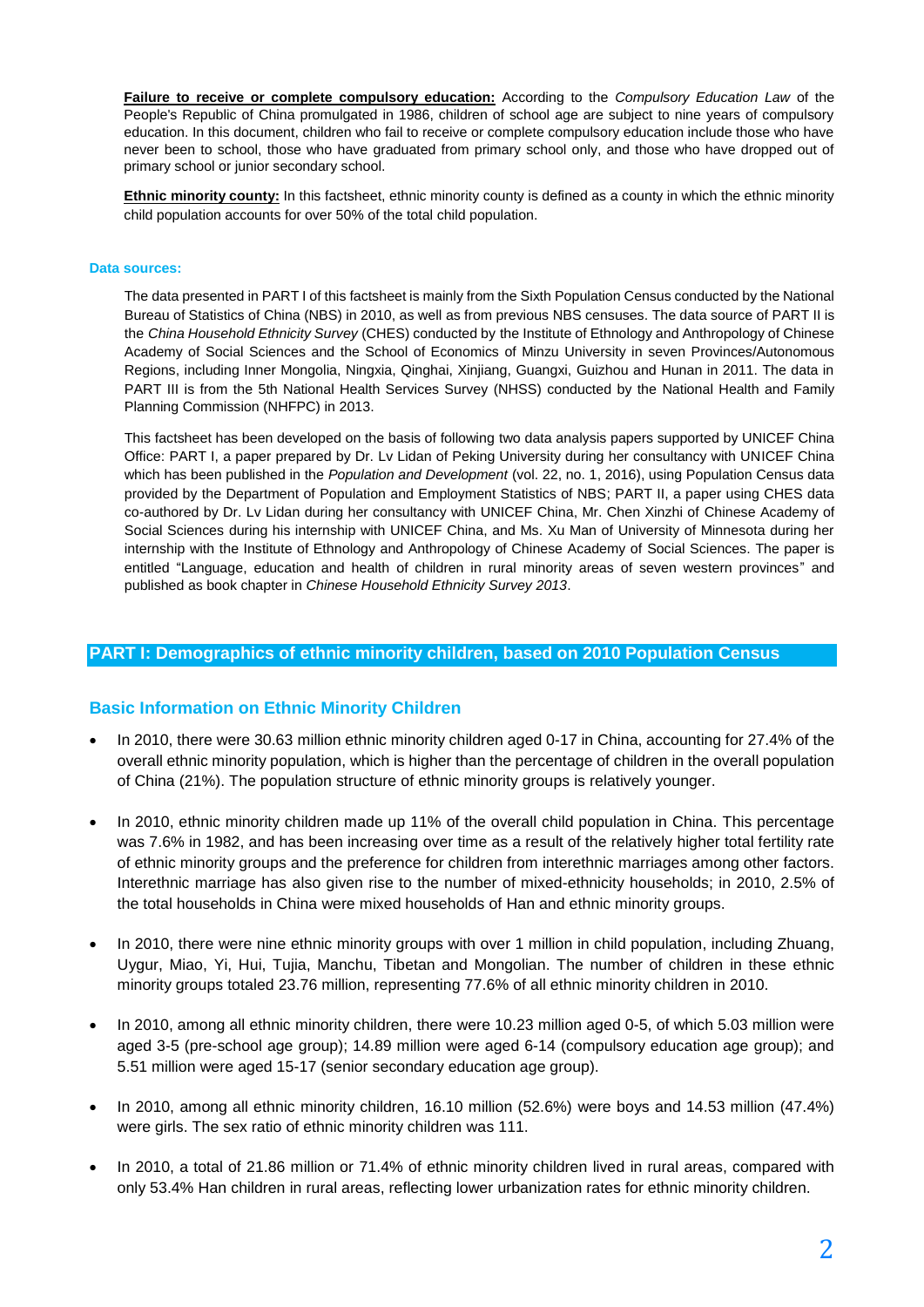- In 2010, there were 19.18 million ethnic minority children living in the 832 poverty counties, accounting for 62.6% of all ethnic minority children, and 27.4% of the total child population in the poverty counties.
- Following the distribution pattern of the overall ethnic minority population, ethnic minority children were also mainly located in the south western provinces in China in 2010. About 61% of ethnic minority children lived in five provinces, namely Guangxi, Guizhou, Yunnan, Xinjiang and Sichuan. Nationally in 2010, there were 481 counties with over 50% of its child population being ethnic minorities, of which 372 were poverty counties (see map below). Nationally 15.49 million or 51% of ethnic minority children lived in rural areas of the poor counties. Children living in rural areas with a high density of ethnic minority groups and high incidence of poverty are confronted with multifarious development challenges.

#### **Map<sup>1</sup> : Geographic Distribution of Ethnic Minority Children in China, 2010**



\* In the bracket is the number of counties in the corresponding group.

### **Sex Ratio of Ethnic Minority Children**

 $\overline{a}$ 

- In 2010, the sex ratio of ethnic minority children was 111 males per 100 females, which is higher than the normal range, but less so in comparison with the national average of 116. The sex ratio at birth (SRB) of ethnic minority population was 114, lower than the national average of 118, but still outside the normal range (SRB lies between 103-107 male births per 100 female births in the absence of interventions).
- Under the influence of various social and cultural factors, the SRB and the sex ratio of children from different ethnic minority groups vary widely. The sex ratio is severely imbalanced for some ethnic minority groups, while for other groups it is within the normal range or experiencing slight adverse imbalance.
- Since the Government of China adopted a more flexible family planning policy towards ethnic minority groups, nearly half of all ethnic minority families with children had 2-3 children in 2010. The tendency of SRB to increase with the birth order is also observed among ethnic minority groups. The SRB of the first

<sup>1</sup> The boundaries and the map scale are only for the purpose of presenting data.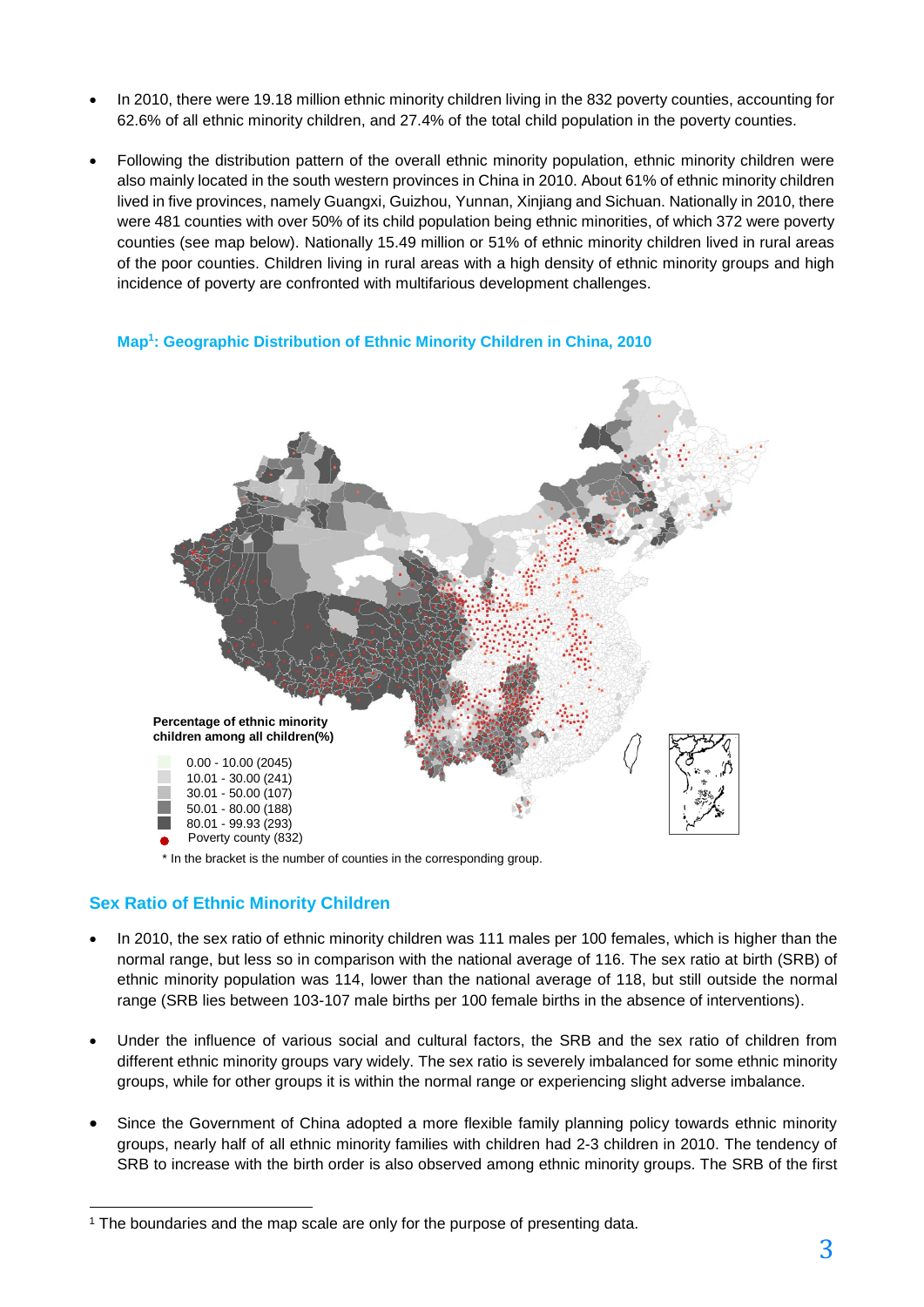born in ethnic minority families was 109, which is close to the natural level, whereas the SRB of the second child and the third child were 120 and 129 respectively, showing an apparent growing trend. Some studies have shown that there may be competition in families with two or more children for access to limited family resources, which could lead to children dropping out of school, and lower parental expectation on children's educational attainment.

# **Ethnic Minority Children Affected by Migration**

- In 2010, about 14% of the ethnic minority population were migrants, lower than the percentage of all migrants of the national population (16.5%), which reflects lower mobility of ethnic minority groups compared with the national average. Correspondingly, it is less likely for ethnic minority children to become migrant or left behind children compared to Han children. The reasons for low mobility generally has to do with ethnic cultures and traditions, as well as general Mandarin proficiency.
- In 2010, nationally, there were 3.18 million migrant ethnic minority children, and 6.58 million left-behind ethnic minority children in rural areas and 500,000 in urban areas. A total of 10.26 million, or 1/3 of ethnic minority children were directly affected by migration.
- In 2010, 72.4% ethnic minority children lived with both parents, 14.3% lived with one parent, 6.8% lived with grandparents, and 3.7% lived with siblings or alone. The percentage of living with both parents among ethnic minority children is 3 percentage points higher than that of the national average.
- Migration is the major reason that keeps children from living with both parents. In 2010, among 8.44 million ethnic minority children who were not able to live with both parents, 90% were children affected by migration, including 7.08 million left-behind children and 1.12 million migrant children.

## **Education of Ethnic Minority Children**

- The literacy level of ethnic minority groups has been improving significantly in the past three decades. In 1982, the adult illiteracy and semi-illiteracy rate of ethnic minority population was 42.5%, whereas in 2010, the adult illiteracy rate of ethnic minority population aged 15 and above was reduced to 8.2%. However, compared with the national average, the literacy levels of ethnic minority groups are still lagging behind: the illiteracy rate of ethnic minority adults was 1.8 times that of Han adults. Due to universalization of nineyear compulsory education, the youth (15-24 years old) illiteracy rate was only 0.4% in 2010 nationally. However, the rate was relatively higher for ethnic minority youth at 1.8%.
- In 2010, there were evident gender disparities in terms of literacy levels of ethnic minority populations. The adult illiteracy rate of ethnic minority women was 11.4%, which was 2.3 times that of men. The illiteracy rate was 2.3% for female ethnic minority youth, one percentage point higher than that for male ethnic minority youth.
- In 2010, school attendance rates among ethnic minority children were lower than the national average at all age groups. It should be noted that with the increase of age, and especially at the senior secondary stage, the rate drops drastically. School attendance rates of ethnic minority children was 94.1% in the 6- 11 (primary school) age group, 92.7% in the 12-14 (junior secondary school) age group, and only 68.2% in the 15-17 (senior secondary school) age group. The school attendance rate for senior secondary school stage was 12 percentage points lower than the national average.
- Urban-rural disparities in school attendance rates are observed among ethnic minority children at all age groups, and such disparities are increasingly evident with the increase of age. School attendance rate of ethnic minority children in senior secondary education in urban areas was 23 percentage points higher than that in rural areas.

4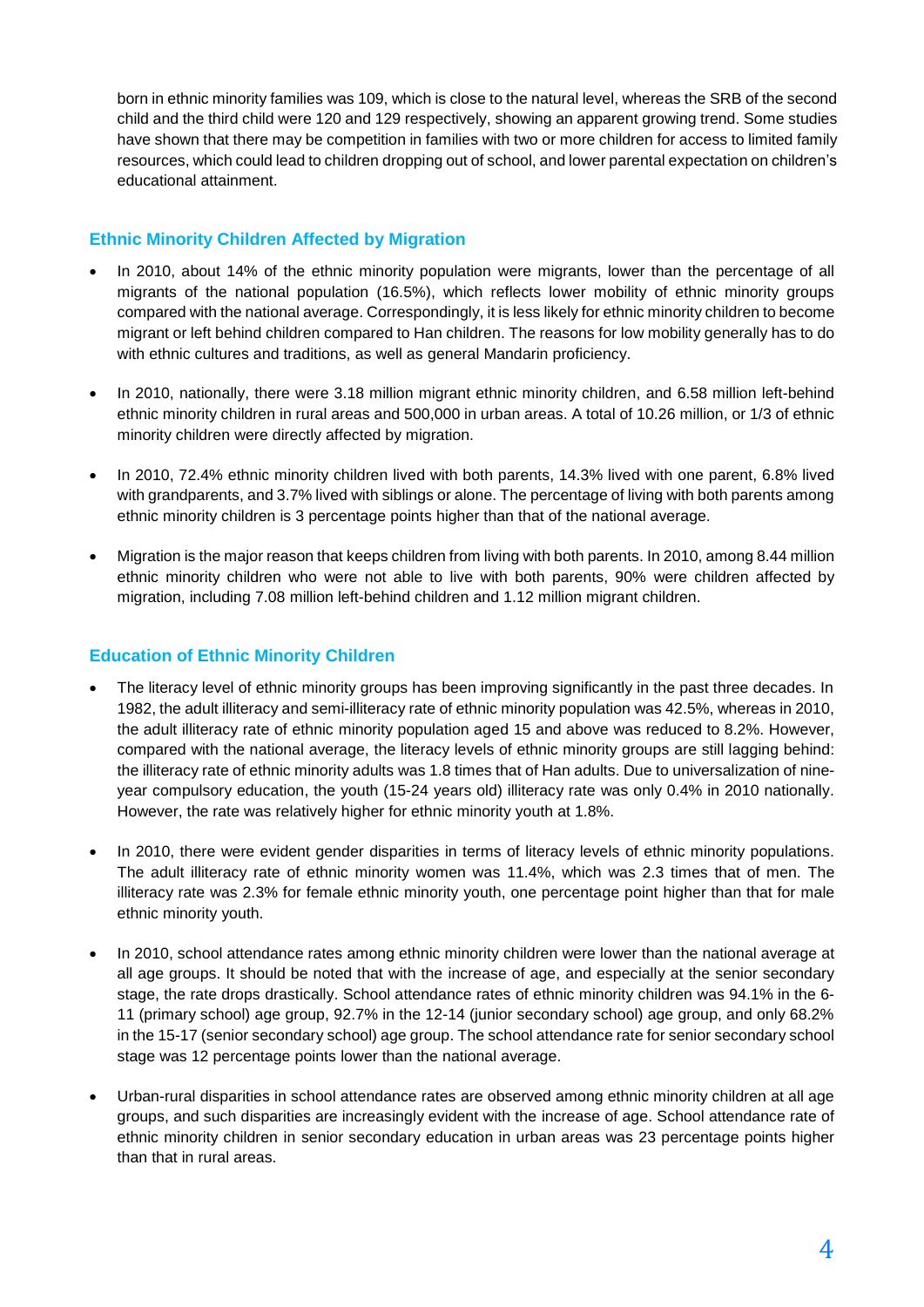- There are no significant gender disparities in terms of school attendance rates at primary and junior secondary stages. However, at senior secondary stage, the percentage of boys in schools was 3.7 percentage points lower than that of girls.
- In 2010, the percentage of out-of-school ethnic minority children in the 6-17 age group was 13.0%, or about 2.65 million. Even excluding the 320,000 children aged 6 who were not yet enrolled in school, there were still 2.33 million ethnic minority children aged 7-17 out of school, mainly older children aged 15-17 (1.7 million). About 80% of older ethnic minority children who dropped out of school have joined the work force, while 20% or nearly 400,000 were unemployed.
- In 2010, 7.2% of ethnic minority children aged 6-17 failed to receive or complete compulsory education as required, which was over 2 times that of the national average for the same age group. That gives an estimation of 1.47 million ethnic minority children not receiving or completing compulsory education, and 87% of them living in rural areas. Even excluding the 320,000 children aged 6 who were not yet enrolled in school, there were still 1.15 million ethnic minority children aged 7-17 who failed to receive or complete compulsory education.
- Studies have indicated that delayed school entry is a major factor that causes school-aged children to drop out. There are cases of delayed school entry among both Han and ethnic minority children at all age groups, yet there is a higher prevalence of such cases among ethnic minority children. The percentage of delayed school entry at primary, junior secondary and senior secondary stages in 2010 among ethnic minority children were 18%, 43% and 39%, respectively.

# **Marriage and Childbearing Practices of Ethnic Minority Youth**

- In 2010, the proportion of married ethnic minority adolescents aged 15-19 was 3.7%, significantly higher than the proportion among Han adolescents (1.1%). There were 340,000 married ethnic minority adolescents aged 15-19, accounting for 1/4 of all married adolescents nationwide.
- In 2010, most married adolescents aged 15-19 were women. There were 270,000 married ethnic minority women aged 15-19, accounting for 4/5 of the entire married ethnic minority population in that age group.
- In 2010, the adolescent fertility rate of ethnic minority women aged 15-19 was 15 births per 1,000 women, which was 3 times that of their Han counterparts. However, this is equivalent to the average level in the Asia Pacific region, and is still at the low-end globally.

### **Ethnic Minority Children with Pending** *Hukou* **Status**

- In 2010, there were 1.67 million ethnic minority children aged 0-17 with pending *Hukou* status (not yet with a registered residence), accounting for 88.8% of the entire ethnic minority population with pending *Hukou* status (1.88 million), and 5.5% of all ethnic minority children.
- Compared with Han children, ethnic minority children are more likely to encounter pending *Hukou* status. There were 12.36 million children with pending *Hukou* status across the country in 2010, accounting for 4.4% of the total child population in China. This proportion is lower than that of ethnic minority children.
- In 2010, 84.5% of ethnic minority children with pending *Hukou* status lived in rural areas.
- Most ethnic minority children with pending *Hukou* status are young children, 60% of whom were aged 0- 2 in 2010. With the increase of age, some ethnic minority children are registered to access education among other reasons.
- Compared with Han population, the proportion of school-aged children with pending *Hukou* status is higher among the ethnic minority population. In 2010, there were 19.9% ethnic minority children aged 6 and above with pending *Hukou* status, 6.3 percentage points higher than that of Han children. Because *Hukou*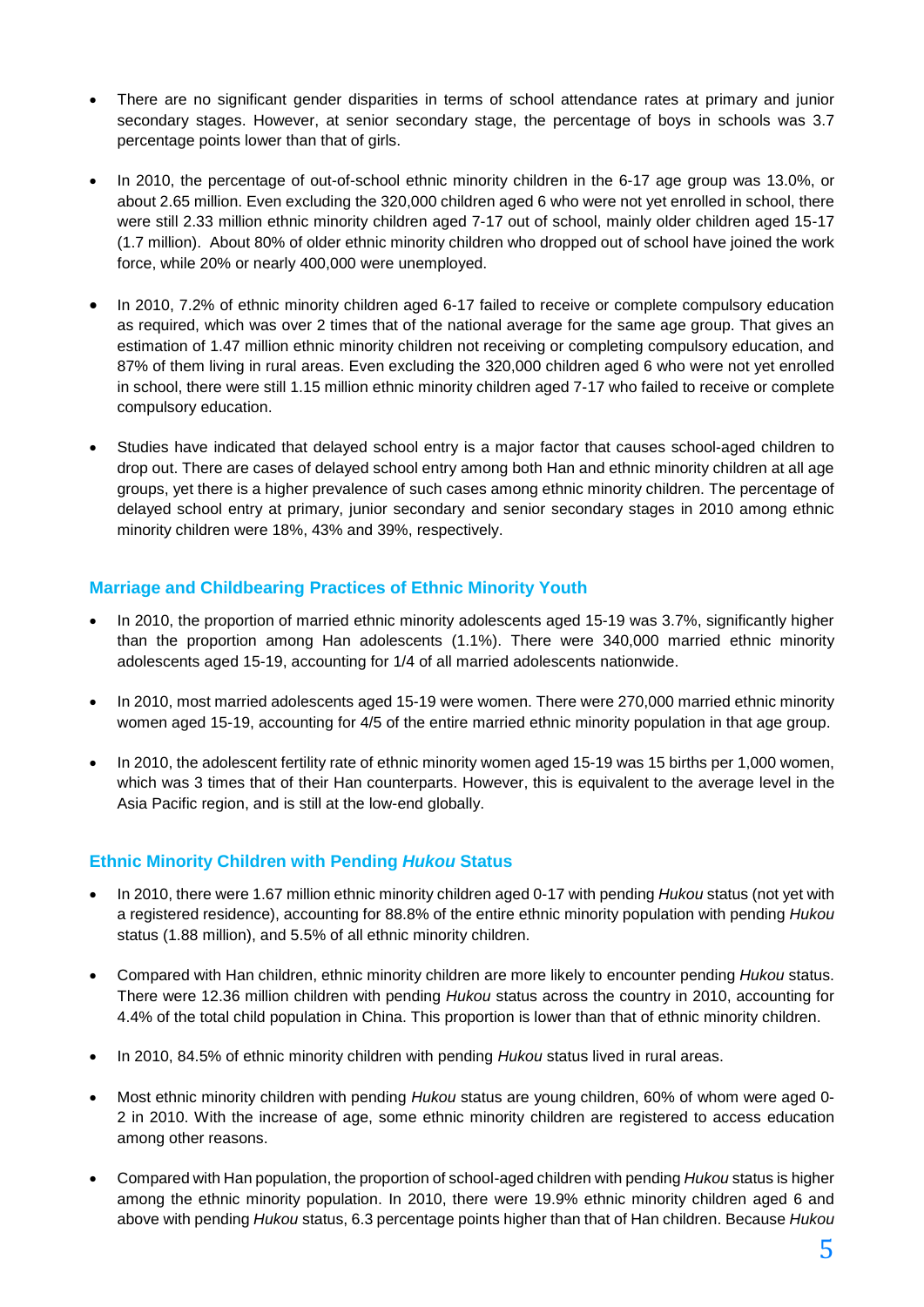status is closely linked with access to various social services, ethnic minority children are facing more challenges in equal access to education, health and other services compared with Han children.

 Among all ethnic minority children with pending *Hukou* status, 839,000 were boys and 835,000 were girls, which makes the sex ratio at 100 males per 100 females, significantly lower than the sex ratio of the overall ethnic minority child population (111 males per 100 females). Meanwhile, the sex ratio of ethnic minority children with pending *Hukou* status is decreasing with the increase of age, such that the sex ratio was below 90 males per 100 females for age 6 and above, lower than 80 for age 16-17, and below 60 for adults. This indicates that among all ethnic minority children with pending *Hukou* status, girls are more likely to suffer from long-term or even life-long impact than boys.

#### **Water and Sanitation Facilities in Ethnic Minority Households**

- There are still gaps between Han and ethnic minority population in access to safe water, but it mainly exists in rural areas. In 2010, only 36.3% of ethnic minority households in rural areas had access to piped water in the house, which was lower than the figure of Han rural households (42.3%). In urban areas, however, the coverage of piped water in the house for both ethnic minority and Han households has exceeded 80%.
- Gaps between Han and ethnic minority populations in terms of sanitation facilities still exist in both rural and urban areas, and is more evident in rural areas. In rural areas, more than half (56.7%) of ethnic minority households did not have latrines in the house, which was 19 percentage points higher than that of Han households. Even in urban areas, there were still 22.7% of ethnic minority households with no latrines in the house, 7 percentage points more than that of Han households.
- The overlapping of ethnic minority status and poverty status has compounded the lack of safe water and sanitation facilities. Take latrines as an example, in ethnic minority poverty counties, 48.8% of households had no latrine facilities in the house, whereas only 36.9% and 42.5% of households had no latrine facilities in the house in ethnic minority non-poverty counties and non-ethnic minority poverty counties, respectively.
- Under the influence of different ethnic cultures and social traditions, the access to sanitation facilities within different ethnic minority groups also varies. In 2010, the percentage of households with no latrine in the house of different ethnic minority groups ranged from 13.6% to 90.8%.

# **PART II: Additional information on child health and education from** *China Household Ethnicity Survey* **(CHES) in seven provinces, 2011**

In 2011, the Institute of Ethnology and Anthropology of the Chinese Academy of Social Sciences and the School of Economics of Minzu University conducted the CHES in seven provinces/autonomous regions including Inner Mongolia, Ningxia, Qinghai, Xinjiang, Guangxi, Guizhou and Hunan, which looked into the health and education status of children.

#### **Health**

- In the seven surveyed provinces/autonomous regions with high proportion of ethnic minority groups, when parents are experiencing physical and psychological health problems, the children are more likely perceived to be in a poor health. The percentage of adolescents perceived with poor health is higher than that of young children.
- The absence of migrant parents has significant influence on the physical or psychological health of children. The percentage of children perceived to have physical or psychological issues are the highest among mother-absent families.